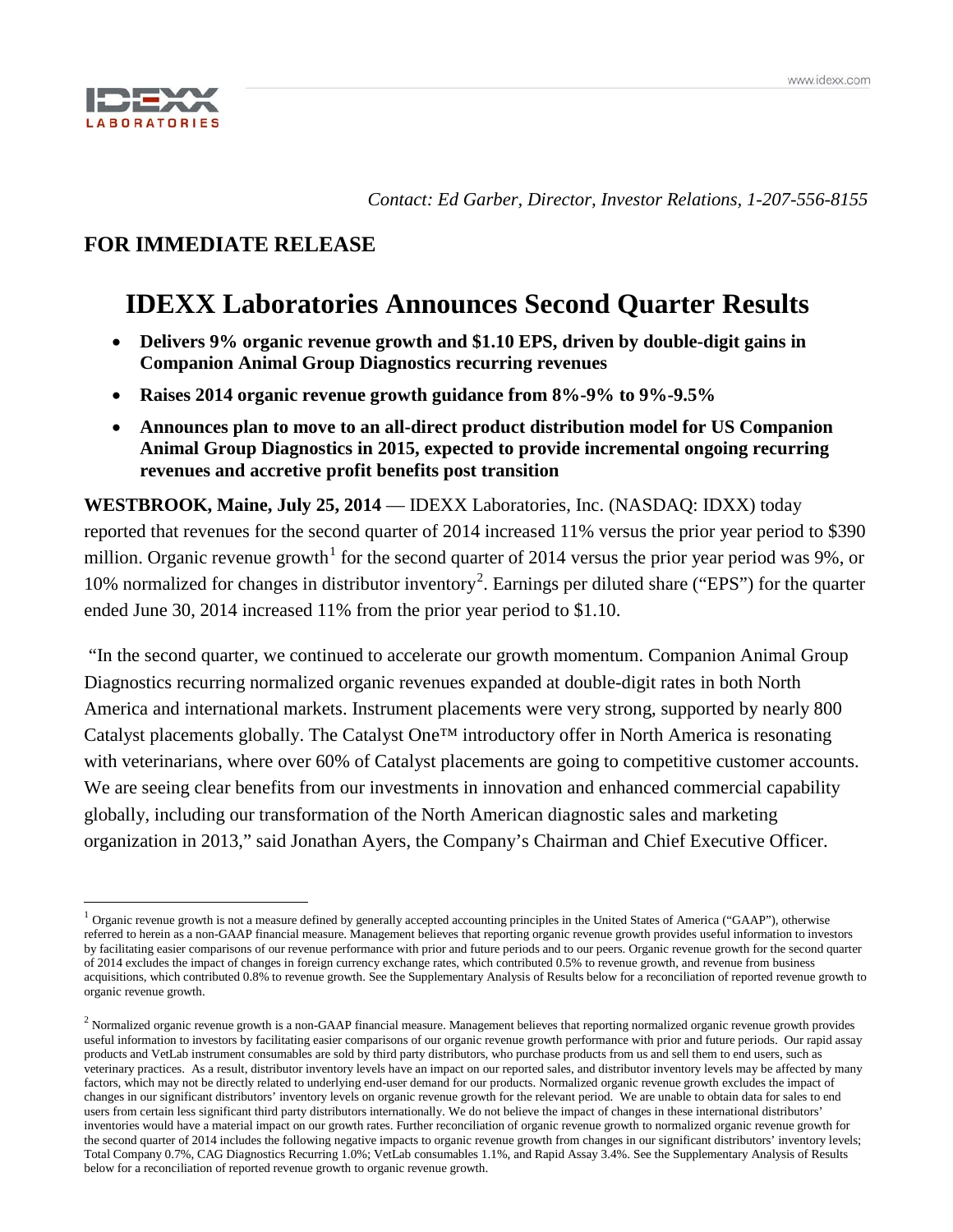"Building on this progress, we are announcing today plans to move from a hybrid to an all-direct product distribution model in the US for Companion Animal Group diagnostics in 2015. Under this approach, we intend to take orders, ship product, invoice and receive payment, and recognize revenue for all rapid assay test kits and instrument consumables in the US, aligning with our direct model for instruments, reference lab services, and other CAG products and services," Ayers commented.

"Moving to an all-direct product distribution in the US is a natural evolution of our business model. It aligns with both our strategy to provide an integrated diagnostic solution with world class in-house and reference lab modalities and our US sales transformation to a Veterinary Diagnostic Consultant sales role that serves our customers for our full diagnostic offering. Our new customer-centric sales model, implemented in 2013, has been highly effective and is gaining momentum each new quarter. The change to an all-direct product distribution approach will allow a significant expansion in our direct sales coverage and capacity, including an estimated 40% increase in the Veterinary Diagnostic Consultant field sales role and a 60% increase in customer field call frequency. With this increase, we will be much better equipped to support our US veterinary customers' growth in the use of IDEXX diagnostics to provide the best medical care for their patients and clients. The change will result in an incremental annual \$50 million to \$55 million, or 5%, increase in our fast growing recurring diagnostic revenue, with accretive profit benefits that will scale over time, following the transition to the new model."

# **Second Quarter Financial Performance Highlights**

Second quarter revenues reached \$390 million, an 11% increase compared to the prior year period, reflecting strong performance across regions and business segments.

- Companion Animal Group ("CAG") organic revenue growth was nearly 10% for the second quarter of 2014 compared to the prior year period. Normalized CAG Diagnostics recurring organic revenue growth was nearly 12%, primarily driven by 13% gains in IDEXX VetLab<sup>®</sup> consumables and 11% growth in reference lab services.
- Catalyst and hematology instrument placements increased 34% and 13%, respectively, in the second quarter of 2014, compared to the prior year period. Instrument revenues in the second quarter of 2014 declined 10% organically, compared to the prior year period, reflecting approximately \$3 million in deferred revenue from placements associated with the Catalyst One introductory offer.
- Livestock, Poultry and Dairy ("LPD") organic revenues grew 6% for the second quarter of 2014, compared to the prior year period, benefitting mainly from increased sales in China and New Zealand.
- Organic revenues for Water in the second quarter of 2014 grew over 7%, compared to the prior year period, supported by strong gains in North America and Asia.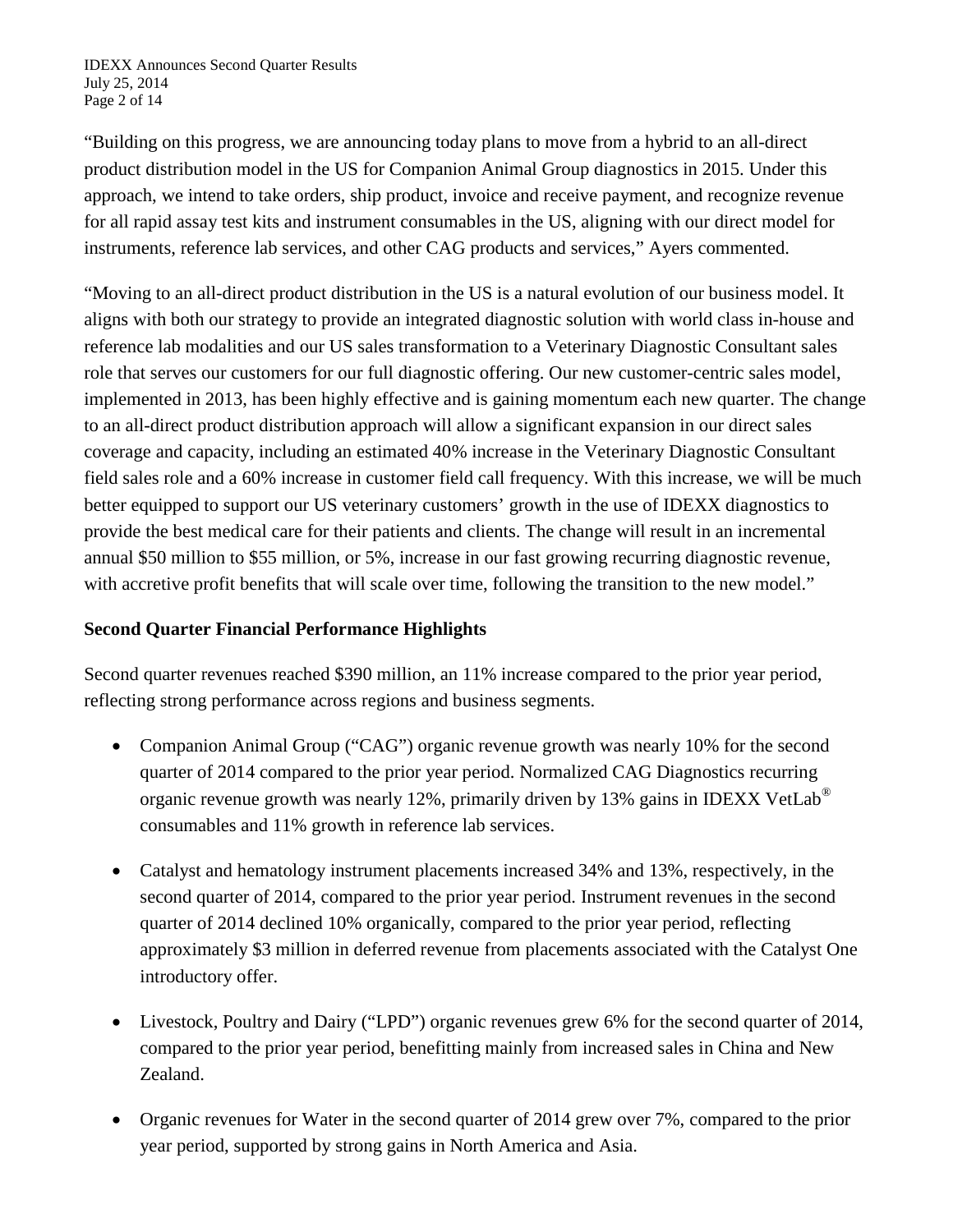IDEXX Announces Second Quarter Results July 25, 2014 Page 3 of 14

Operating margins for the second quarter of 2014 were consistent with expectations. Gross margins were basically flat compared to the prior year period, with improvements from price offset in part by the absence of prior year foreign exchange hedging gains and higher freight and distribution costs. Operating expenses for the second quarter of 2014 increased 14%, compared to the prior year period, reflecting planned increases in global commercial resources.

The accompanying financial tables provide more information concerning our revenue and other operating results for the three months and six months ended June 30, 2014.

# **Long Term Debt Expansion**

On July 21, 2014, the Company issued and sold to accredited institutional investors through a private placement an aggregate principal amount of \$125 million of its senior notes consisting of \$50 million of seven-year notes at an interest rate of 3.32% and \$75 million of ten-year notes at an interest rate of 3.76%. On July 22, 2014, the Company also executed an agreement for a private placement of an additional \$75 million of its twelve-year senior notes at an interest rate of 3.72% with funding anticipated to occur in September 2014. The proceeds from the offerings will be used to reduce outstanding amounts under our recently expanded \$700 million revolving credit facility.

# **Increase in Share Repurchase Program**

The IDEXX Board of Directors has authorized the repurchase by the Company of up to an additional five million shares of its common stock under its ongoing share repurchase program. Repurchases may be made in the open market (including through Rule 10b5-1 plans) or in negotiated transactions. These shares are in addition to the 1,412,333 shares remaining under the Company's share repurchase program as of June 30, 2014, pursuant to previous Board authorization.

# **Transition to an All-Direct Product Distribution Model in the US**

The Company plans to transition to an all-direct product distribution model in the US effective January 1, 2015 for rapid assay test kits and instrument consumables, upon completion and expiration of our current annual contracts with our US distribution partners.

The Company will significantly enhance its go-to-market capability as a part of this change through the addition of Veterinary Diagnostic Consultants and sales specialists, inside sales and customer support resources, field service representatives, as well as a new regionally-based Professional Service Veterinarian capability. The Company will also expand its US warehouse and distribution capabilities primarily through use of third-party logistics providers.

Consistent with a direct sales approach, the Company will recognize revenue at the veterinary practice level on rapid assay test kits and instrument consumables, instead of at distribution, capturing an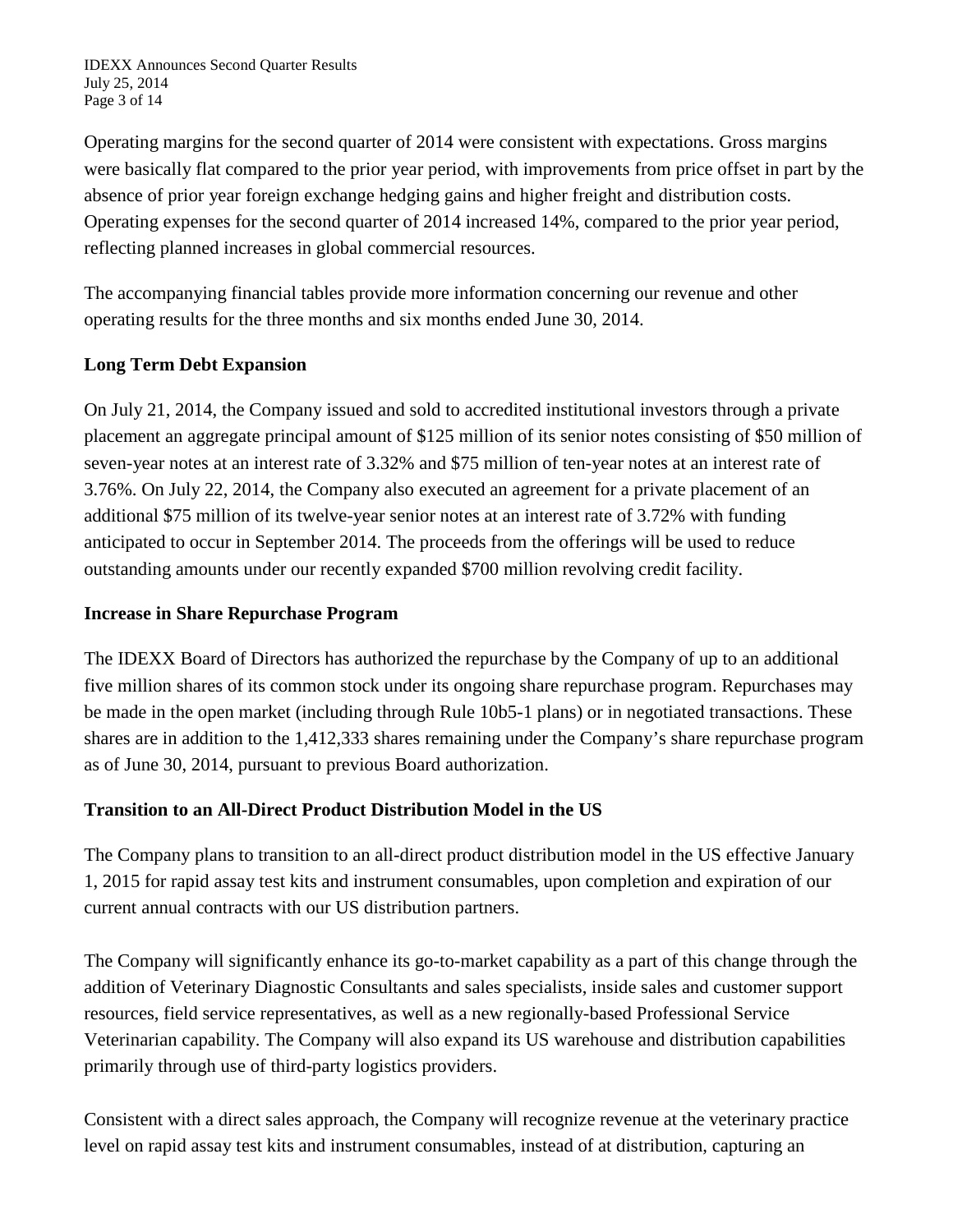additional \$50 million to \$55 million in annual revenue beginning in 2015. The Company estimates that annual operating profit associated with this growing revenue stream will increase approximately \$5 million to \$8 million in 2015, before transitional impacts, with accretive benefits that will scale over time.

The Company will incur transition costs in implementing the all-direct product distribution approach in the US. For 2014, this will include approximately \$8 million in incremental expense as the Company ramps up sales and operating resources ahead of the planned January 1, 2015 introduction of the new model. The Company also expects to incur approximately \$10 million to \$12 million in non-recurring expenses in the second half of 2014 associated with project management and other one-time costs required to implement the new model. Combined, the Company estimates these transition costs will reduce reported EPS by approximately \$0.23-\$0.25 in 2014.

In 2015, transitional impacts will be primarily related to the drawdown of inventory held by distributors at the end of the year. The Company's financial outlook assumes that distributors will hold approximately 3.5 weeks of inventory at the end of 2014, consistent with prior trends. The Company estimates that the drawdown of this inventory will occur primarily in the first quarter of 2015 and will result in a one-time reduction in projected revenue and operating profit of \$30 million to \$35 million, and \$23 million to \$27 million, respectively. Additionally, the Company expects to incur \$2 million to \$3 million in remaining project management expenses in early 2015.

# **Outlook for 2014**

# **GAAP and Non-GAAP Outlook**

Management believes that including the following non-GAAP financial measures of EPS (As Adjusted) in the Company's outlook for the year ending December 31, 2014 is useful to provide supplemental information regarding the performance of our business and to facilitate period-over-period comparisons of the performance of our business.

The following guidance reflects performance before financial impacts from the transition to an all-direct product distribution model, which management believes helps investors understand the Company's fundamental operating performance.

The Company has increased the top end of its organic revenue growth guidance by 50 basis points reflecting the strong momentum in the Company's CAG Diagnostics recurring revenues and better than expected year-to-date performance in LPD. Operating margin is expected to be in line with the Company's previous guidance of relatively consistent operating margins for the full year compared to 2013. The operating profit increase associated with higher revenue is partially offset by higher interest expense of approximately \$0.02 per share associated with the expansion of long-term debt. The following table summarizes this guidance: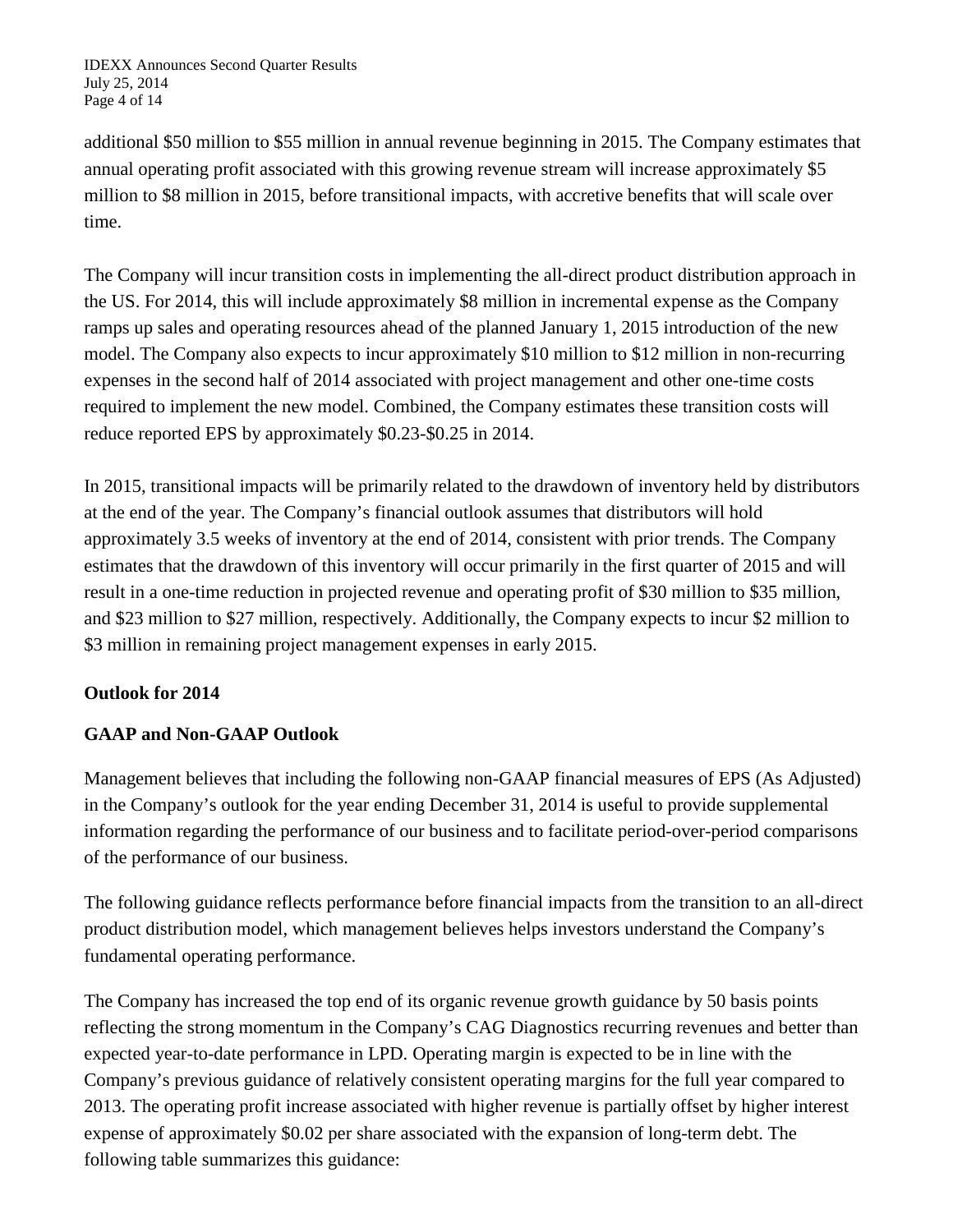#### *Amounts in millions except per share data*

|                                |                              | Year-over-         |
|--------------------------------|------------------------------|--------------------|
|                                | Guidance Range               | <b>Year Growth</b> |
| Revenue                        | $$1,510 - $1,520$            | 9.0% to $9.5\%$    |
| EPS (As Adjusted) <sup>2</sup> | $$3.79 - $3.86$              | 11\% to 14\%       |
| Free Cash Flow <sup>3</sup>    | $95\% - 100\%$ of net income |                    |
| Capital Expenditures           | ~1.880                       | -                  |

<sup>1</sup> Organic revenue growth. The deferred revenue impacts of our Catalyst One introductory offer reduces organic revenue growth guidance for 2014 by 0.5%. Reported revenue growth for 2014 is projected at 10.0% to 10.5%.

 $^{2}$ EPS (As Adjusted) and year-over-year growth of EPS (As Adjusted) are non-GAAP financial measures and exclude, as applicable, 2014 transitional expenses associated with the new all-direct product distribution model, a charge resulting from a third-party service provider bankruptcy in 2013, the impact of the retroactive extension of the Federal R&D tax credit associated with the 2012 tax year that was recorded in the first quarter of 2013, the full year impact of the 2013 Federal R&D tax credit, and the net impacts of changes in foreign currency exchange rates. Refer to the reconciliation of EPS to EPS (As Adjusted) in the table below.

<sup>3</sup> Free cash flow is a non-GAAP financial measure and means, with respect to a measurement period, the cash generated from operations during that period, excluding tax benefits attributable to share-based compensation arrangements, reduced by the Company's investments in fixed assets. Management believes free cash flow is a useful measure because it indicates the cash the operations of the business are generating after appropriate reinvestment for recurring investments in fixed assets that are required to operate the business. See the Supplementary Analysis of Results below for our calculation of free cash flow for the six months ended June 30, 2014 and 2013. With respect to this particular forward-looking projected non-GAAP financial measure, the Company is unable to provide a quantitative reconciliation as the inputs to the measurement are difficult to predict and estimate and are primarily dependent on future events.

As noted above, the Company expects to incur transitional costs in 2014 associated with the change to an all-direct product distribution model in the US. These expenses are expected to reduce 2014 operating profit and EPS by approximately \$18 million to \$20 million and \$0.23-\$0.25, respectively. The following table reconciles EPS to EPS (As Adjusted) for these transitional items and other adjustments to the 2013 base year that management believes facilitate period-over-period comparisons of the performance of the Company's business:

|                                                                                                                                                                                                                                                                      | Guidance Range<br>2014 |        | 2013       |
|----------------------------------------------------------------------------------------------------------------------------------------------------------------------------------------------------------------------------------------------------------------------|------------------------|--------|------------|
|                                                                                                                                                                                                                                                                      | <u>Low</u>             | High   |            |
| <b>EPS</b>                                                                                                                                                                                                                                                           | \$3.54                 | \$3.63 | \$3.48     |
| Incremental expenses associated with plan to<br>transition to all-direct product distribution for US<br><b>Companion Animal Group Diagnostics:</b><br>- Non-recurring transition costs<br>- Expense ramp-up in advance of January 1,<br>2015 transition to new model | \$0.15<br>\$0.10       | \$0.13 |            |
| Third-party service provider bankruptcy                                                                                                                                                                                                                              |                        |        | \$0.05     |
| Federal R&D tax credit related to 2012 and 2013                                                                                                                                                                                                                      |                        |        | $(\$0.10)$ |
| Net changes in foreign currency exchange rates                                                                                                                                                                                                                       |                        |        | $(\$0.03)$ |
| EPS (As Adjusted)                                                                                                                                                                                                                                                    | \$3.79                 | \$3.86 | \$3.40     |
| Year-over-Year Growth of EPS (As Adjusted)                                                                                                                                                                                                                           | 11%                    | 14%    |            |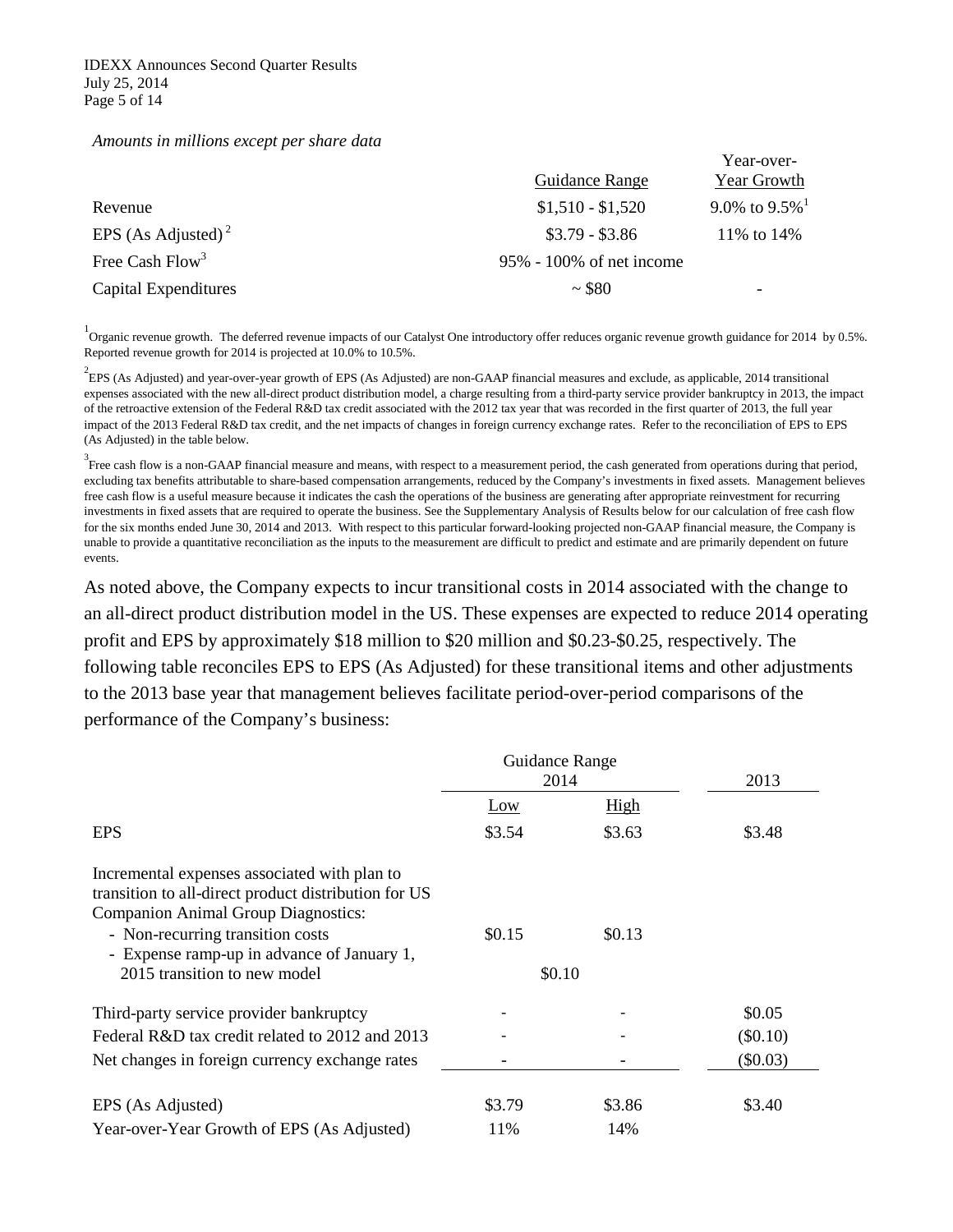IDEXX Announces Second Quarter Results July 25, 2014 Page 6 of 14

The above guidance reflects the assumptions that the value of the US dollar relative to other currencies will remain at our current assumptions of the euro at \$1.35, the British pound at \$1.69, the Canadian dollar at \$0.94, the Australian dollar at \$0.94 and the Japanese yen at ¥102 to the US dollar for the balance of 2014, and that the Federal R&D tax credit is not renewed for 2014.

# **2015 Preliminary Outlook**

The baseline preliminary outlook for 2015, before the impact of the transition to an all-direct product distribution model, is for 9% to 10% organic revenue growth reflecting our accelerating momentum in the Company's business. Operating margins, excluding previously described transitional impacts in both 2014 and 2015, are expected to be relatively flat next year.

# **Conference Call and Webcast Information**

IDEXX Laboratories, Inc. will be hosting a conference call today at 8:30 a.m. (Eastern) to discuss its second quarter results and management's outlook. To participate in the conference call, dial 1-800-230- 1059 or 1-612-332-0107 and reference confirmation code 331727. An audio replay will be available through Friday, August 1, 2014 by dialing 1-320-365-3844 and referencing replay code 331727.

The call will also be available via live or archived webcast on the IDEXX Laboratories' website at [http://www.idexx.com](http://www.idexx.com/) and will be available for one year.

# **About IDEXX Laboratories, Inc.**

IDEXX Laboratories, Inc. is a leader in pet healthcare innovation, serving practicing veterinarians around the world with a broad range of diagnostic and information technology-based products and services. IDEXX products enhance the ability of veterinarians to provide advanced medical care, improve staff efficiency and build more economically successful practices. IDEXX is also a worldwide leader in providing diagnostic tests and information for livestock and poultry and tests for the quality and safety of water and milk. Headquartered in Maine, IDEXX Laboratories employs more than 5,900 people and offers products to customers in over 175 countries.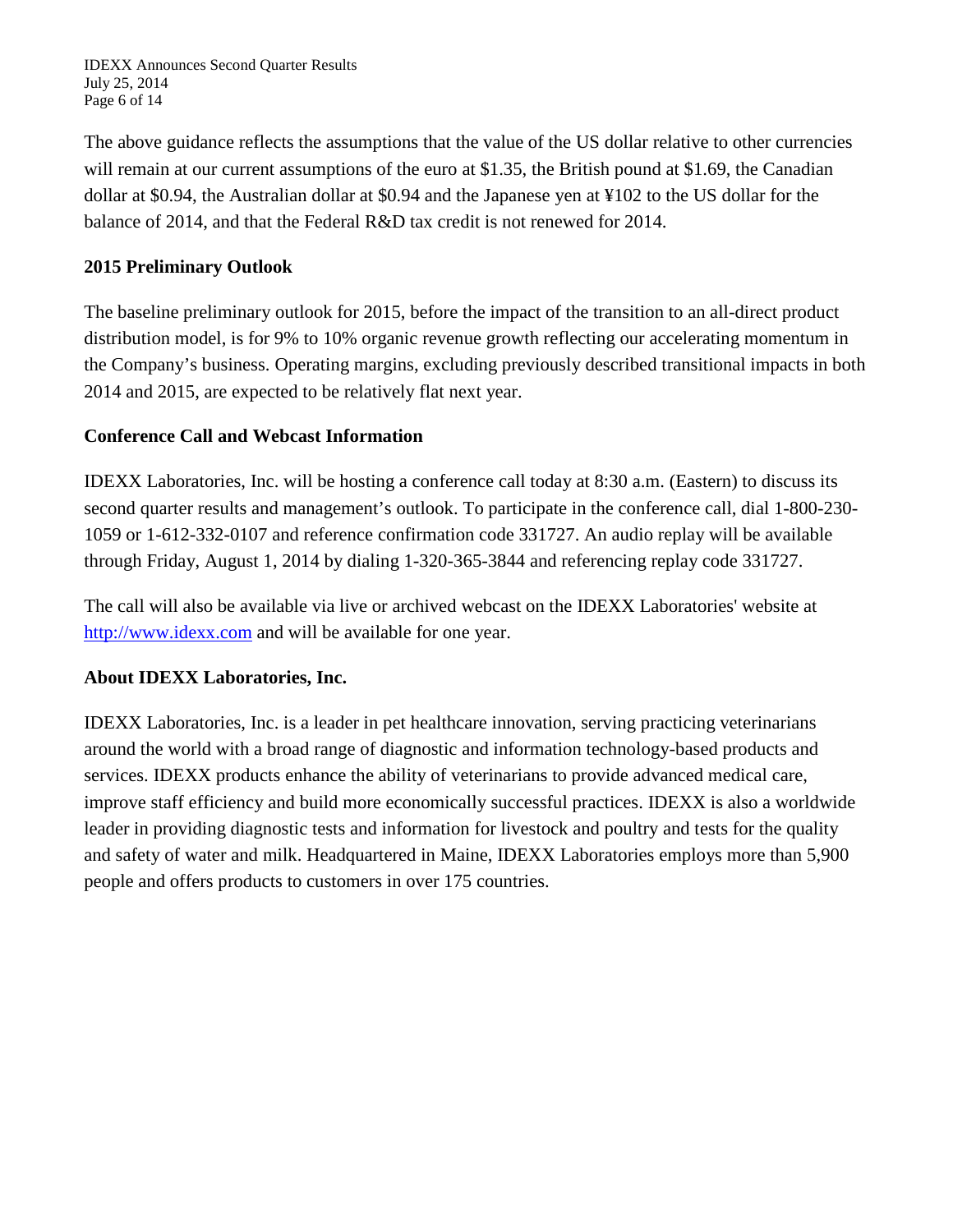## **Statement Regarding Non-GAAP Financial Measures**

The following provides information regarding non-GAAP financial measures used in this earnings release: To supplement the Company's consolidated results presented in accordance with GAAP, the Company has disclosed non-GAAP financial measures that exclude or adjust certain items. Management believes these non-GAAP financial measures provide useful supplemental information for its and investors' evaluation of the Company's business performance and are useful for period-over-period comparisons of the performance of the Company's business. While management believes that these financial measures are useful in evaluating the Company's business, this information should be considered as supplemental in nature and should not be considered in isolation or as a substitute for the related financial information prepared in accordance with GAAP. In addition, these non-GAAP financial measures may not be the same as similarly titled measures reported by other companies. See reconciliations included elsewhere in this earnings release for a reconciliation of the non-GAAP financial measures to the most directly comparable GAAP financial measures.

## **Note Regarding Forward-Looking Statements**

*This press release contains statements about the Company's business prospects and estimates of the Company's financial results for future periods that are forward-looking statements as defined in the Private Securities Litigation Reform Act of 1995. Forward-looking statements can be identified by the use of words such as "expects," "may," "anticipates," "intends," "would," "will," "plans," "believes," "estimates," "should," and similar words and expressions. These statements are based on management's expectation of future events as of the date of this press release, and the Company assumes no obligation to update any forward-looking statements as a result of new information or future events or developments. Actual results could differ materially from management's expectations. Factors that could cause or contribute to such differences include the following: the Company's ability to successfully execute its strategy, including a newly announced all-direct product distribution model in the US; the Company's ability to develop, manufacture, introduce and market new products and enhancements to existing products; the Company's ability to achieve cost improvements in its worldwide network of laboratories and in the manufacture and service of in-clinic instruments; the Company's ability to identify acquisition opportunities, complete acquisitions and integrate acquired businesses; disruptions, shortages or pricing changes that affect the Company's purchases of products and materials from third parties, including from sole source suppliers; the effectiveness of the Company's sales and marketing activities; the Company's ability to manufacture complex biologic products; the impact of a change to our relationship with the Company's distributors; the impact of distributor purchasing decisions on sales of the Company's products that are sold through distribution; the impact of increased competition, technological advances by our competitors; the effect of government regulation on the Company's business, including government decisions about whether and when to approve the Company's products and decisions regarding labeling, manufacturing and marketing products; the impact of veterinary hospital consolidation, and the prevalence of buying consortiums on the markets for the Company's products; the Company's ability to obtain patent and other intellectual property protection for its products, successfully enforce its intellectual property rights and defend itself against third party claims against the Company; changes in testing patterns or practices in veterinary medicine that affect the rate of use of the Company's products and services by veterinarians; a failure or perceived failure to comply with regulations and our policies regarding the privacy and protection of user data; the effect of any strengthening of the rate of exchange for the US dollar; the impact of a weak economy on demand for the Company's products and services or increased customer credit risk; the effects of operations outside the US, including from currency fluctuations, different regulatory, political and economic conditions, and different market conditions; the impact of the Company's limited experience and small scale in the human point-of-care market; the effects of interruptions to the Company's operations due to natural or man-made disasters, system*  failures or disruptions or security breaches; the effect on the Company's stock price if quarterly or annual operating results do not meet *expectations of market analysts or investors in future periods; potential exposures related to our worldwide provision for income taxes and the potential loss of tax incentives; and the Company's ability to obtain financing on favorable terms. A further description of these and other factors can be found in the Company's Annual Report on Form 10-K for the year ended December 31, 2013 and the Company's Quarterly Report on Form 10-Q for the quarter ended June 30, 2014, in the sections captioned "Risk Factors," as well as the Company's other periodic reports filed with the Securities and Exchange Commission.*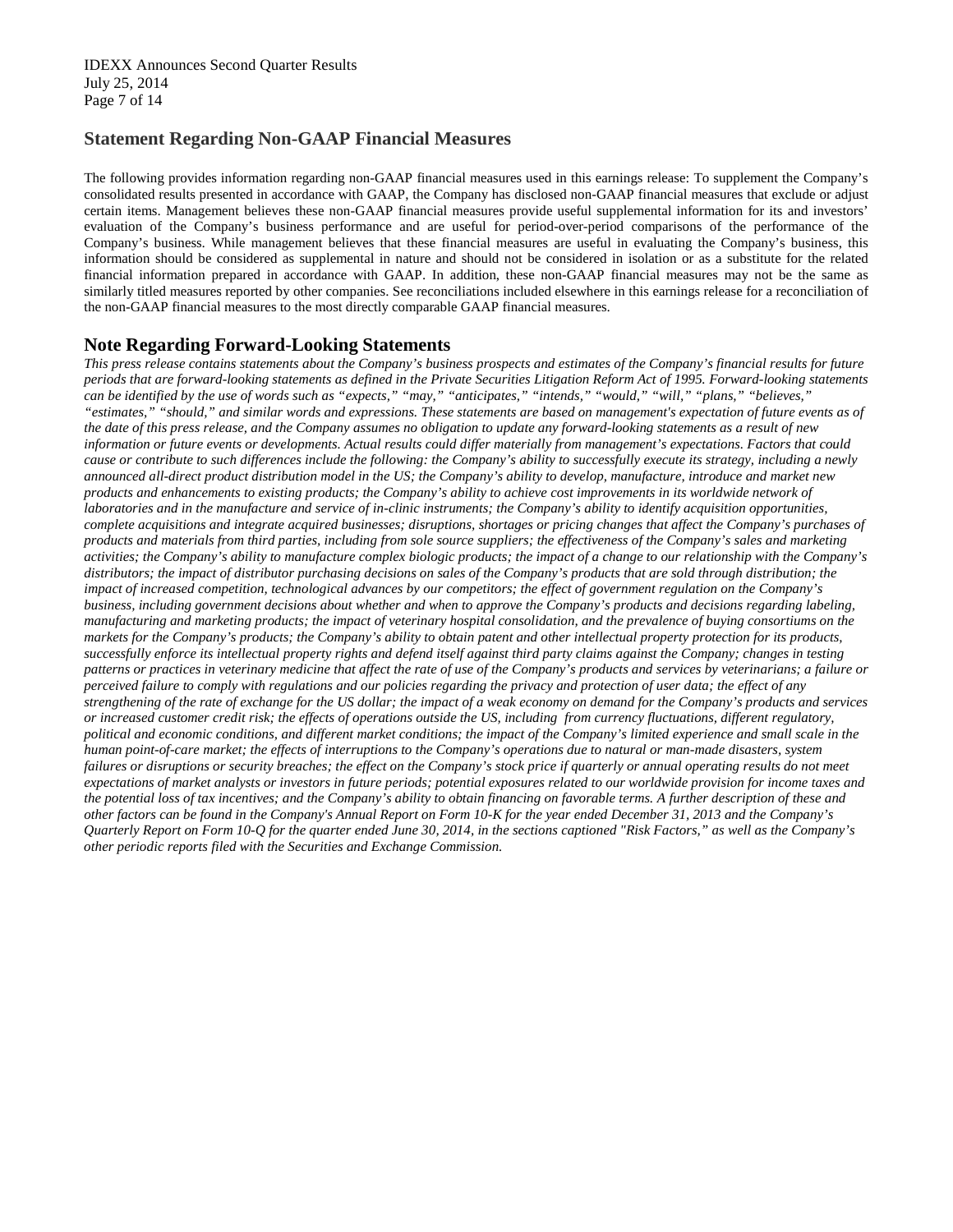## **IDEXX Laboratories, Inc. and Subsidiaries Consolidated Statement of Operations**

*Amounts in thousands except per share data (Unaudited)*

|                     |                                               | <b>Three Months Ended</b> |                 |    |                 | <b>Six Months Ended</b> |                 |    |                 |  |
|---------------------|-----------------------------------------------|---------------------------|-----------------|----|-----------------|-------------------------|-----------------|----|-----------------|--|
|                     |                                               |                           | <b>June 30,</b> |    | <b>June 30,</b> |                         | <b>June 30,</b> |    | <b>June 30,</b> |  |
|                     |                                               |                           | 2014            |    | 2013            |                         | 2014            |    | 2013            |  |
| <b>Revenue:</b>     | Revenue                                       | \$                        | 390,122         | \$ | 352,583         | \$                      | 750,325         | \$ | 684,688         |  |
| <b>Expenses and</b> |                                               |                           |                 |    |                 |                         |                 |    |                 |  |
| Income:             | Cost of revenue                               |                           | 171,604         |    | 154,885         |                         | 329,710         |    | 303,018         |  |
|                     | Gross profit                                  |                           | 218,518         |    | 197,698         |                         | 420,615         |    | 381,670         |  |
|                     | Sales and marketing                           |                           | 68,020          |    | 57,896          |                         | 135,868         |    | 117,294         |  |
|                     | General and administrative                    |                           | 41,846          |    | 38,858          |                         | 82,935          |    | 80,488          |  |
|                     | Research and development                      |                           | 25,433          |    | 22,181          |                         | 48,547          |    | 43,939          |  |
|                     | Income from operations                        |                           | 83,219          |    | 78,763          |                         | 153,265         |    | 139,949         |  |
|                     | Interest expense, net                         |                           | (2, 477)        |    | (735)           |                         | (4,780)         |    | (1, 125)        |  |
|                     | Income before provision for income taxes      |                           | 80,742          |    | 78,028          |                         | 148,485         |    | 138,824         |  |
|                     | Provision for income taxes                    |                           | 23,498          |    | 24,029          |                         | 44,648          |    | 39,959          |  |
| <b>Net Income:</b>  | Net income                                    |                           | 57,244          |    | 53,999          |                         | 103,837         |    | 98,865          |  |
|                     | Less: Noncontrolling interest in subsidiary's |                           |                 |    |                 |                         |                 |    |                 |  |
|                     | earnings                                      |                           | 26              |    | $\overline{4}$  |                         | 34              |    | 11              |  |
|                     | Net income attributable to stockholders       | \$                        | 57,218          | \$ | 53,995          | \$                      | 103,803         | \$ | 98,854          |  |
|                     | Earnings per share: Basic                     | \$                        | 1.12            | \$ | 1.01            |                         | 2.02            | \$ | 1.83            |  |
|                     | Earnings per share: Diluted                   | \$                        | 1.10            | \$ | 0.99            |                         | 1.99            | \$ | 1.80            |  |
|                     | Shares outstanding: Basic                     |                           | 51,125          |    | 53,670          |                         | 51,369          |    | 54,125          |  |
|                     | Shares outstanding: Diluted                   |                           | 51,795          |    | 54,386          |                         | 52,080          |    | 54,955          |  |

## **IDEXX Laboratories, Inc. and Subsidiaries Selected Operating Information** *(Unaudited)*

|                  |                                  | <b>Three Months Ended</b> |                 | <b>Six Months Ended</b> |                 |  |  |
|------------------|----------------------------------|---------------------------|-----------------|-------------------------|-----------------|--|--|
|                  |                                  | <b>June 30,</b>           | <b>June 30.</b> | <b>June 30,</b>         | <b>June 30,</b> |  |  |
|                  |                                  | 2014                      | 2013            | 2014                    | 2013            |  |  |
| <b>Operating</b> | Gross profit                     | 56.0%                     | 56.1%           | 56.1%                   | 55.7%           |  |  |
| Ratios (as a     | Sales, marketing, general and    |                           |                 |                         |                 |  |  |
| percentage of    | administrative expense           | 28.2%                     | 27.4%           | 29.2%                   | 28.9%           |  |  |
| revenue):        | Research and development expense | 6.5%                      | 6.3%            | 6.5%                    | 6.4%            |  |  |
|                  | Income from operations $(1)$     | 21.3%                     | 22.3%           | 20.4%                   | 20.4%           |  |  |

(1) Amounts presented may not recalculate due to rounding.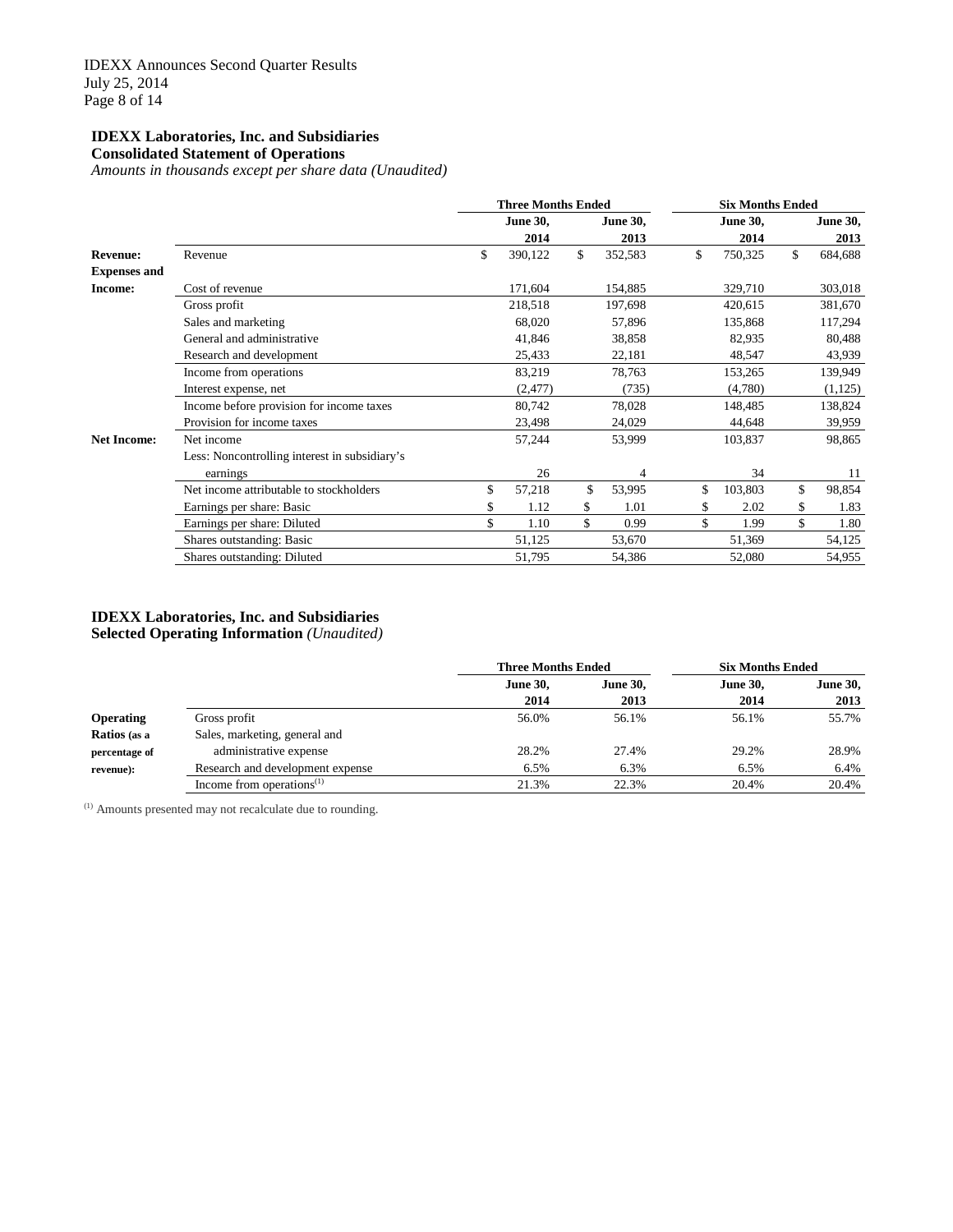**Segment Information**

*Amounts in thousands (Unaudited)*

|                      |                            | <b>Three Months Ended</b> |                |    | <b>Three Months Ended</b> |            |  |  |
|----------------------|----------------------------|---------------------------|----------------|----|---------------------------|------------|--|--|
|                      |                            | <b>June 30,</b>           | Percent of     |    | <b>June 30,</b>           | Percent of |  |  |
|                      |                            | 2014                      | <b>Revenue</b> |    | 2013                      | Revenue    |  |  |
| <b>Revenue:</b>      | CAG                        | \$<br>326,697             |                | \$ | 295,834                   |            |  |  |
|                      | Water                      | 24,487                    |                |    | 22,384                    |            |  |  |
|                      | <b>LPD</b>                 | 32,739                    |                |    | 28,278                    |            |  |  |
|                      | Other                      | 6,199                     |                |    | 6,087                     |            |  |  |
|                      | Total                      | \$<br>390,122             |                | \$ | 352,583                   |            |  |  |
| <b>Gross Profit:</b> | CAG                        | \$<br>181,343             | 55.5%          | \$ | 161,704                   | 54.7%      |  |  |
|                      | Water                      | 16,107                    | 65.8%          |    | 15,044                    | 67.2%      |  |  |
|                      | <b>LPD</b>                 | 20,801                    | 63.5%          |    | 15,254                    | 53.9%      |  |  |
|                      | Other                      | 2,743                     | 44.2%          |    | 3,069                     | 50.4%      |  |  |
|                      | <b>Unallocated Amounts</b> | (2, 476)                  | N/A            |    | 2,627                     | N/A        |  |  |
|                      | Total                      | \$<br>218,518             | 56.0%          | \$ | 197,698                   | 56.1%      |  |  |
| <b>Income from</b>   |                            |                           |                |    |                           |            |  |  |
| <b>Operations:</b>   | CAG                        | \$<br>70,348              | 21.5%          | \$ | 63,358                    | 21.4%      |  |  |
|                      | Water                      | 10,064                    | 44.1%          |    | 9,913                     | 44.3%      |  |  |
|                      | <b>LPD</b>                 | 7,323                     | 22.4%          |    | 3,215                     | 11.4%      |  |  |
|                      | Other                      | (249)                     | $(4.0\%)$      |    | 841                       | 13.8%      |  |  |
|                      | <b>Unallocated Amounts</b> | (4,267)                   | N/A            |    | 1,436                     | N/A        |  |  |
|                      | Total                      | \$<br>83,219              | 21.3%          | \$ | 78,763                    | 22.3%      |  |  |

|                      |                            | <b>Six Months Ended</b> |            | <b>Six Months Ended</b> |                 |            |  |
|----------------------|----------------------------|-------------------------|------------|-------------------------|-----------------|------------|--|
|                      |                            | <b>June 30,</b>         | Percent of |                         | <b>June 30,</b> | Percent of |  |
|                      |                            | 2014                    | Revenue    |                         | 2013            | Revenue    |  |
| <b>Revenue:</b>      | CAG                        | \$<br>682,285           |            | \$                      | 572,774         |            |  |
|                      | Water                      | 45,908                  |            |                         | 43,050          |            |  |
|                      | <b>LPD</b>                 | 64,090                  |            |                         | 56,317          |            |  |
|                      | Other                      | 12,042                  |            |                         | 12,547          |            |  |
|                      | Total                      | \$<br>750,325           |            | \$                      | 684,688         |            |  |
| <b>Gross Profit:</b> | CAG                        | \$<br>346,872           | 55.2%      | \$                      | 311,942         | 54.5%      |  |
|                      | Water                      | 30,038                  | 65.4%      |                         | 28,538          | 66.3%      |  |
|                      | <b>LPD</b>                 | 40,642                  | 63.4%      |                         | 31,130          | 55.3%      |  |
|                      | Other                      | 6,144                   | 51.0%      |                         | 6,257           | 49.9%      |  |
|                      | <b>Unallocated Amounts</b> | (3,081)                 | N/A        |                         | 3,803           | N/A        |  |
|                      | Total                      | \$<br>420,615           | 56.1%      | \$                      | 381,670         | 55.7%      |  |
| <b>Income from</b>   |                            |                         |            |                         |                 |            |  |
| <b>Operations:</b>   | CAG                        | \$<br>126,212           | 20.1%      | \$                      | 114,666         | 20.0%      |  |
|                      | Water                      | 18,180                  | 39.6%      |                         | 18,268          | 42.4%      |  |
|                      | <b>LPD</b>                 | 13,783                  | 21.5%      |                         | 8,051           | 14.3%      |  |
|                      | Other                      | 340                     | 2.8%       |                         | 1,276           | 10.2%      |  |
|                      | <b>Unallocated Amounts</b> | (5,250)                 | N/A        |                         | (2,312)         | N/A        |  |
|                      | Total                      | \$<br>153,265           | 20.4%      | \$                      | 139,949         | 20.4%      |  |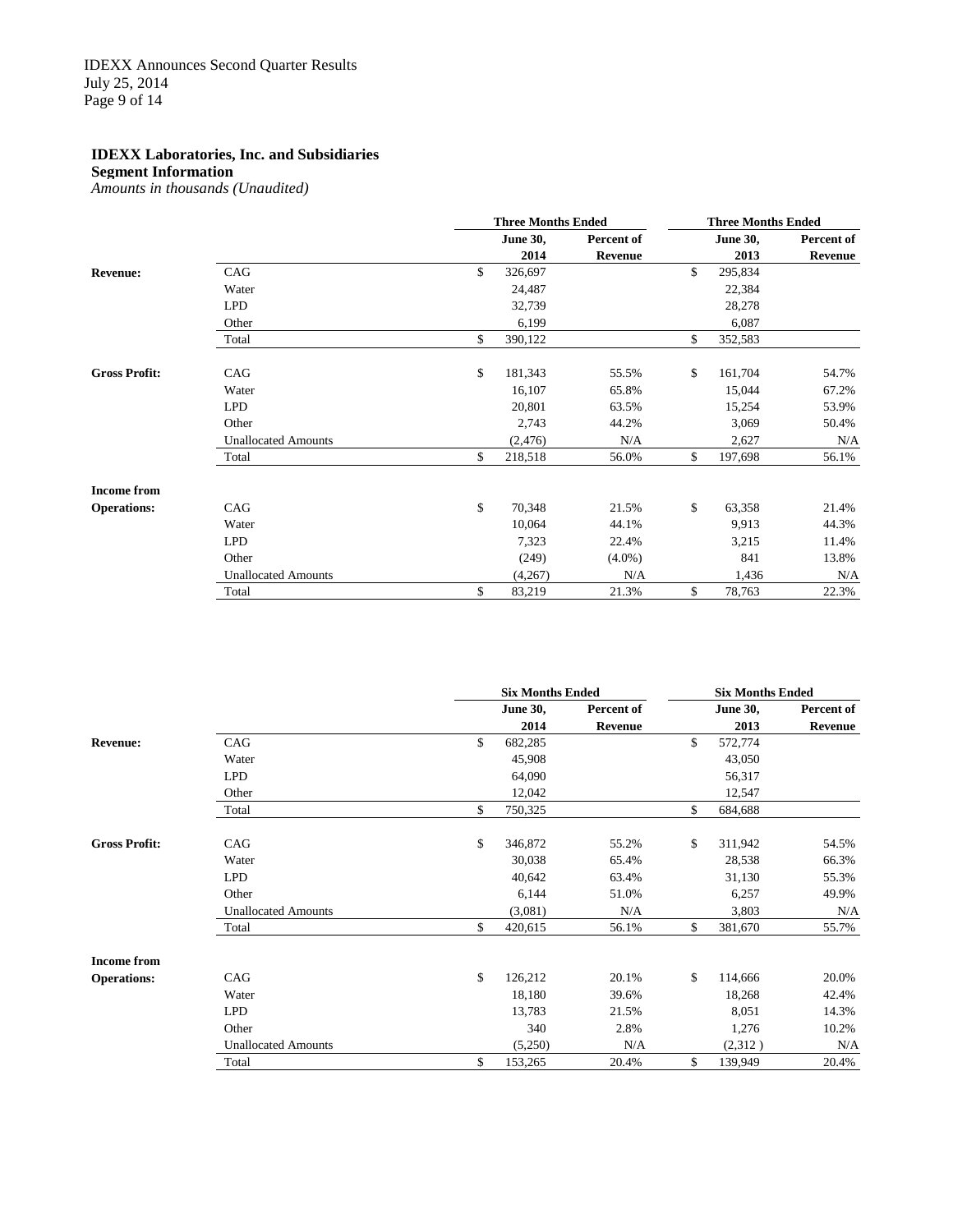**Revenues and Revenue Growth Analysis by Product and Service Categories and by Domestic and International Markets** *Amounts in thousands (Unaudited)*

| <b>Net Revenue</b>                                                           | <b>Three</b><br><b>Months</b><br><b>Ended</b><br><b>June 30,</b><br>2014 |                        | <b>Three</b><br><b>Months</b><br><b>Ended</b><br><b>June 30.</b><br>2013 |              | <b>Dollar</b><br><b>Change</b> | Percentage<br><b>Change</b> | Percentage<br><b>Change from</b><br>Currency <sup>(1)</sup>   | Percentage<br><b>Change from</b><br>Acquisitions <sup>(2)</sup> | <b>Organic Revenue</b><br>$Growth^{(3)}$ |
|------------------------------------------------------------------------------|--------------------------------------------------------------------------|------------------------|--------------------------------------------------------------------------|--------------|--------------------------------|-----------------------------|---------------------------------------------------------------|-----------------------------------------------------------------|------------------------------------------|
|                                                                              |                                                                          |                        |                                                                          |              |                                |                             |                                                               |                                                                 |                                          |
| CAG                                                                          | \$<br>326,697 \$                                                         |                        | 295,834 \$                                                               |              | 30,863                         | 10.4%                       | 0.4%                                                          | 0.1%                                                            | 9.9%                                     |
| Water                                                                        | 24,487                                                                   |                        | 22,384                                                                   |              | 2,103                          | 9.4%                        | 0.8%                                                          | 1.3%                                                            | 7.3%                                     |
| <b>LPD</b>                                                                   | 32,739                                                                   |                        | 28,278                                                                   |              | 4,461                          | 15.8%                       | 2.2%                                                          | 7.5%                                                            | 6.1%                                     |
| Other                                                                        | 6,199                                                                    |                        | 6,087                                                                    |              | 112                            | 1.8%                        | 0.3%                                                          | L,                                                              | 1.5%                                     |
| Total                                                                        | \$<br>390,122                                                            | $\mathbf{\mathcal{S}}$ | 352,583                                                                  | - \$         | 37,539                         | 10.6%                       | $0.5\%$                                                       | $0.8\%$                                                         | 9.3%                                     |
| <b>Net Revenue</b>                                                           | <b>Three</b><br><b>Months</b><br><b>Ended</b><br><b>June 30,</b><br>2014 |                        | <b>Three</b><br><b>Months</b><br><b>Ended</b><br><b>June 30,</b><br>2013 |              | <b>Dollar</b><br><b>Change</b> | Percentage<br><b>Change</b> | Percentage<br><b>Change from</b><br>Current <sup>(1)</sup>    | Percentage<br><b>Change from</b><br>Acquisitions <sup>(2)</sup> | <b>Organic Revenue</b><br>$Growth^{(3)}$ |
|                                                                              |                                                                          |                        |                                                                          |              |                                |                             |                                                               |                                                                 |                                          |
| <b>United States</b>                                                         | \$<br>225,336 \$                                                         |                        | 205,350 \$                                                               |              | 19,986                         | 9.7%                        |                                                               |                                                                 | 9.7%                                     |
| International                                                                | 164,786                                                                  |                        | 147,233                                                                  |              | 17,553                         | 11.9%                       | 1.4%                                                          | 1.9%                                                            | 8.6%                                     |
| Total                                                                        | \$<br>390,122 \$                                                         |                        | 352,583                                                                  | $\mathbb{S}$ | 37,539                         | 10.6%                       | 0.5%                                                          | 0.8%                                                            | 9.3%                                     |
| <b>Net CAG Revenue</b>                                                       | <b>Three</b><br><b>Months</b><br><b>Ended</b><br><b>June 30,</b><br>2014 |                        | <b>Three</b><br><b>Months</b><br><b>Ended</b><br><b>June 30,</b><br>2013 |              | <b>Dollar</b><br><b>Change</b> | Percentage<br><b>Change</b> | Percentage<br><b>Change from</b><br>$Currence$ <sup>(1)</sup> | Percentage<br><b>Change from</b><br>Acquisitions <sup>(2)</sup> | <b>Organic Revenue</b><br>$Growth^{(3)}$ |
| CAG Diagnostics recurring revenue:                                           | \$<br>281,596 \$                                                         |                        | 253,256 \$                                                               |              | 28,340                         | 11.2%                       | 0.5%                                                          | 0.1%                                                            | 10.6%                                    |
| VetLab consumables                                                           | 89,113                                                                   |                        | 78,776                                                                   |              | 10,337                         | 13.1%                       | 0.7%                                                          |                                                                 | 12.4%                                    |
| VetLab service and accessories                                               | 13.512                                                                   |                        | 12,506                                                                   |              | 1,006                          | 8.0%                        | 0.8%                                                          |                                                                 | $7.2\%$                                  |
| Rapid assay products<br>Reference laboratory diagnostic                      | 49.493                                                                   |                        | 46.057                                                                   |              | 3,436                          | 7.5%                        | 0.1%                                                          |                                                                 | 7.4%                                     |
| and consulting services                                                      | 129,478                                                                  |                        | 115,917                                                                  |              | 13,561                         | 11.7%                       | $0.3\%$                                                       | $0.3\%$                                                         | 11.1%                                    |
| CAG Diagnostics capital - instruments<br>Customer information management and | 18,914                                                                   |                        | 20,755                                                                   |              | (1, 841)                       | $(8.9\%)$                   | 1.1%                                                          |                                                                 | $(10.0\%)$                               |
| digital imaging systems                                                      | 26,187                                                                   |                        | 21,823                                                                   |              | 4,364                          | 20.0%                       | $(0.5\%)$                                                     |                                                                 | 20.5%                                    |
| Net CAG revenue                                                              | \$<br>326,697                                                            | $\mathcal{S}$          | 295.834 \$                                                               |              | 30.863                         | 10.4%                       | 0.4%                                                          | $0.1\%$                                                         | 9.9%                                     |

<sup>(1)</sup> The percentage change from currency is a non-GAAP financial measure. Effective January 1, 2014, this measure represents the percentage change in revenue resulting from the difference between the average exchange rates during the three months ended June 30, 2014 and the same period of the prior year applied to foreign currency-denominated revenues for the three months ended June 30, 2013. Under the Company's methodology used prior to January 1, 2014, the Company calculated the percentage change in revenue resulting from the difference between the average exchange rates during the most recently completed three-month period and the same period of the prior year applied to foreign currency-denominated revenues for the most recently completed three-month period. This change in methodology, which was implemented to achieve operational efficiencies, is not deemed material.

 $^{(2)}$  The percentage change from acquisitions is a non-GAAP financial measure. This measure represents the percentage change in revenue during the three months ended June 30, 2014 compared to the three months ended June 30, 2013 attributed to acquisitions subsequent to March 31, 2013.

<sup>(3)</sup> Organic revenue growth is a non-GAAP financial measure and represents the percentage change in revenue during the three months ended June 30, 2014 compared to the three months ended June 30, 2013 net of acquisitions and the effect of changes in foreign currency exchange rates.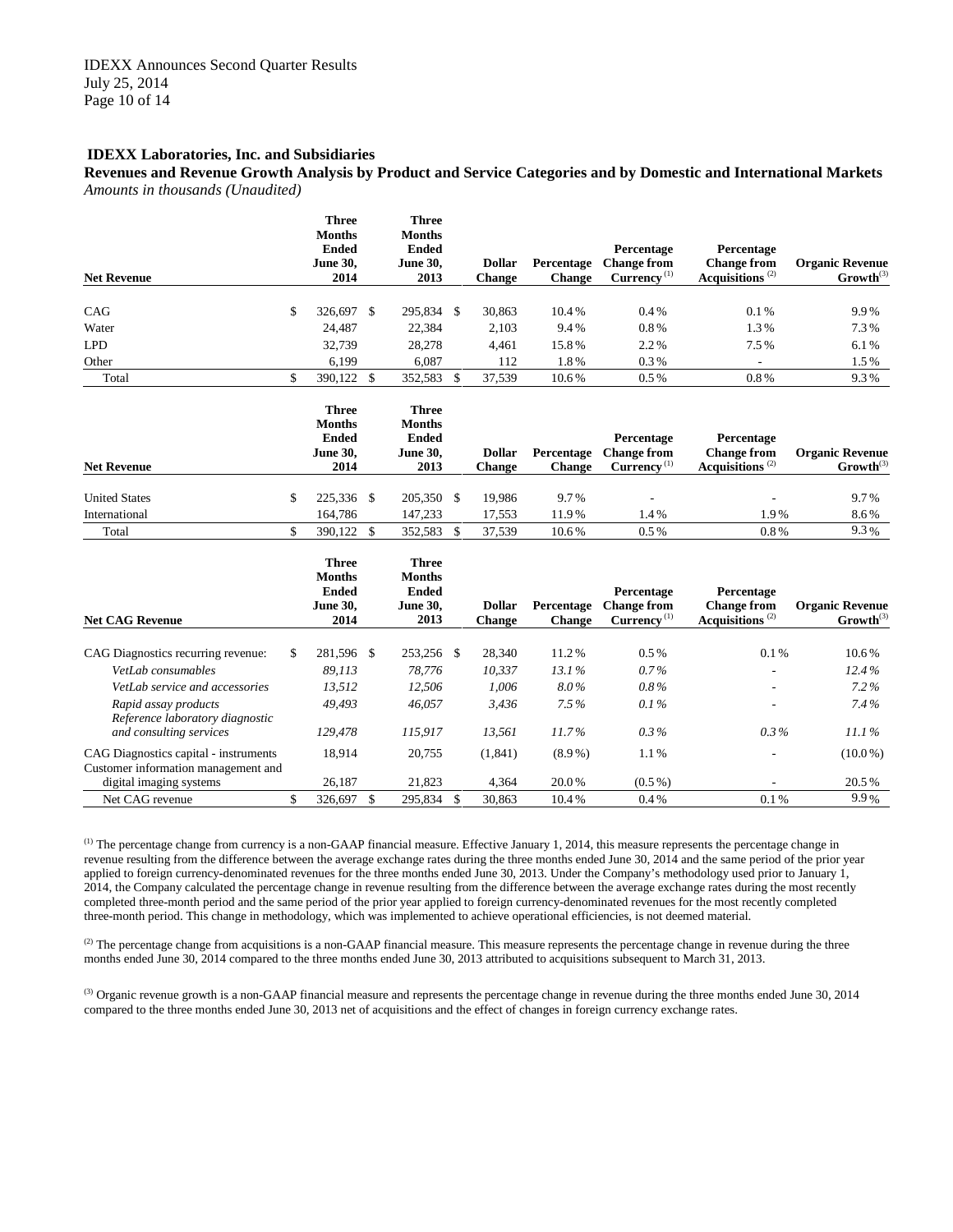**Revenues and Revenue Growth Analysis by Product and Service Categories and by Domestic and International Markets** *Amounts in thousands (Unaudited)*

| <b>Net Revenue</b>                                                           | <b>Six</b><br><b>Months</b><br><b>Ended</b><br><b>June 30.</b><br>2014 | <b>Six</b><br><b>Months</b><br><b>Ended</b><br><b>June 30.</b><br>2013 |                    | <b>Dollar</b><br><b>Change</b> | Percentage<br><b>Change</b> | Percentage<br><b>Change from</b><br>Currency <sup>(1)</sup>   | Percentage<br><b>Change from</b><br>Acquisitions <sup>(2)</sup>              | <b>Organic Revenue</b><br>$Growth^{(3)}$ |
|------------------------------------------------------------------------------|------------------------------------------------------------------------|------------------------------------------------------------------------|--------------------|--------------------------------|-----------------------------|---------------------------------------------------------------|------------------------------------------------------------------------------|------------------------------------------|
|                                                                              |                                                                        |                                                                        |                    |                                |                             |                                                               |                                                                              |                                          |
| CAG                                                                          | \$<br>628,285 \$                                                       | 572,774 \$                                                             |                    | 55,511                         | 9.7%                        | ÷,                                                            | 0.1%                                                                         | 9.6%                                     |
| Water                                                                        | 45.908                                                                 | 43,050                                                                 |                    | 2,858                          | 6.6%                        | $0.3\%$                                                       | 1.3%                                                                         | 5.0%                                     |
| <b>LPD</b>                                                                   | 64.090                                                                 | 56,317                                                                 |                    | 7,773                          | 13.8%                       | 1.7%                                                          | 6.5%                                                                         | 5.6%                                     |
| Other                                                                        | 12.042                                                                 | 12.547                                                                 |                    | (505)                          | $(4.0\%)$                   | $0.3\%$                                                       | $\overline{\phantom{a}}$                                                     | $(4.3\%)$                                |
| Total                                                                        | \$<br>750,325 \$                                                       | 684,688                                                                | $\mathbf{\hat{s}}$ | 65,637                         | 9.6%                        | $0.2\%$                                                       | 0.7%                                                                         | 8.7%                                     |
| <b>Net Revenue</b>                                                           | <b>Six</b><br><b>Months</b><br><b>Ended</b><br><b>June 30,</b><br>2014 | <b>Six</b><br><b>Months</b><br><b>Ended</b><br><b>June 30,</b><br>2013 |                    | <b>Dollar</b><br><b>Change</b> | Percentage<br><b>Change</b> | Percentage<br><b>Change from</b><br>$Curreney$ <sup>(1)</sup> | Percentage<br><b>Change from</b><br>Acquisitions <sup>(2)</sup>              | <b>Organic Revenue</b><br>$Growth^{(3)}$ |
|                                                                              |                                                                        |                                                                        |                    |                                |                             |                                                               |                                                                              |                                          |
| <b>United States</b>                                                         | \$<br>432,930 \$                                                       | 401,924 \$                                                             |                    | 31,006                         | 7.7%                        |                                                               |                                                                              | 7.7%                                     |
| International                                                                | 317,395                                                                | 282,764                                                                |                    | 34,631                         | 12.2%                       | $0.5\%$                                                       | 1.7%                                                                         | 10.0%                                    |
| Total                                                                        | \$<br>750,325 \$                                                       | 684,688 \$                                                             |                    | 65,637                         | 9.6%                        | 0.2%                                                          | 0.7%                                                                         | 8.7%                                     |
| <b>Net CAG Revenue</b>                                                       | <b>Six</b><br><b>Months</b><br><b>Ended</b><br><b>June 30,</b><br>2014 | <b>Six</b><br><b>Months</b><br><b>Ended</b><br><b>June 30,</b><br>2013 |                    | <b>Dollar</b><br><b>Change</b> | Percentage<br><b>Change</b> | Percentage<br><b>Change from</b><br>Current <sup>(1)</sup>    | Percentage<br><b>Change from</b><br>Acquisitions <sup><math>(2)</math></sup> | <b>Organic Revenue</b><br>$Growth^{(3)}$ |
| CAG Diagnostics recurring revenue:                                           | \$<br>540,370 \$                                                       | 492,826 \$                                                             |                    | 47,544                         | 9.6%                        | $(0.1\%)$                                                     | 0.2%                                                                         | 9.5%                                     |
| VetLab consumables                                                           | 173,434                                                                | 154,561                                                                |                    | 18,873                         | 12.2%                       | $0.2\%$                                                       |                                                                              | 12.0%                                    |
| VetLab service and accessories                                               | 26,616                                                                 | 24,559                                                                 |                    | 2,057                          | 8.4%                        | $0.3\%$                                                       |                                                                              | 8.1%                                     |
| Rapid assay products<br>Reference laboratory diagnostic                      | 92,552                                                                 | 90,140                                                                 |                    | 2,412                          | 2.7%                        | $(0.1\%)$                                                     |                                                                              | 2.8%                                     |
| and consulting services                                                      | 247,768                                                                | 223,566                                                                |                    | 24,202                         | 10.8%                       | $(0.2\%)$                                                     | $0.3\%$                                                                      | 10.7%                                    |
| CAG Diagnostics capital - instruments<br>Customer information management and | 37,468                                                                 | 36,587                                                                 |                    | 881                            | 2.4%                        | 1.3%                                                          |                                                                              | 1.1%                                     |
| digital imaging systems                                                      | 50,447                                                                 | 43,361                                                                 |                    | 7,086                          | 16.3%                       | $(0.6\%)$                                                     |                                                                              | 16.9%                                    |
| Net CAG revenue                                                              | \$<br>628.285 \$                                                       | 572,774 \$                                                             |                    | 55.511                         | 9.7%                        | $\overline{\phantom{a}}$                                      | 0.1%                                                                         | 9.6%                                     |

 $<sup>(1)</sup>$  The percentage change from currency is a non-GAAP financial measure. Effective January 1, 2014, this measure represents the percentage change in</sup> revenue resulting from the difference between the average exchange rates during the six months ended June 30, 2014 and the same period of the prior year applied to foreign currency-denominated revenues for the six months ended June 30, 2013. Under our Company's methodology used prior to January 1, 2014, the Company calculated the percentage change in revenue resulting from the difference between the average exchange rates during the most recently completed six-month period and the same period of the prior year applied to foreign currency-denominated revenues for the most recently completed sixmonth period. This change in methodology, which was implemented to achieve operational efficiencies, is not deemed material.

 $^{(2)}$  The percentage change from acquisitions is a non-GAAP financial measure. This measure represents the percentage change in revenue during the six months ended June 30, 2014 compared to the six months ended June 30, 2013 attributed to acquisitions subsequent to December 31, 2012.

<sup>(3)</sup> Organic revenue growth is a non-GAAP financial measure and represents the percentage change in revenue during the six months ended June 30, 2014 compared to the six months ended June 30, 2013 net of acquisitions and the effect of changes in foreign currency exchange rates.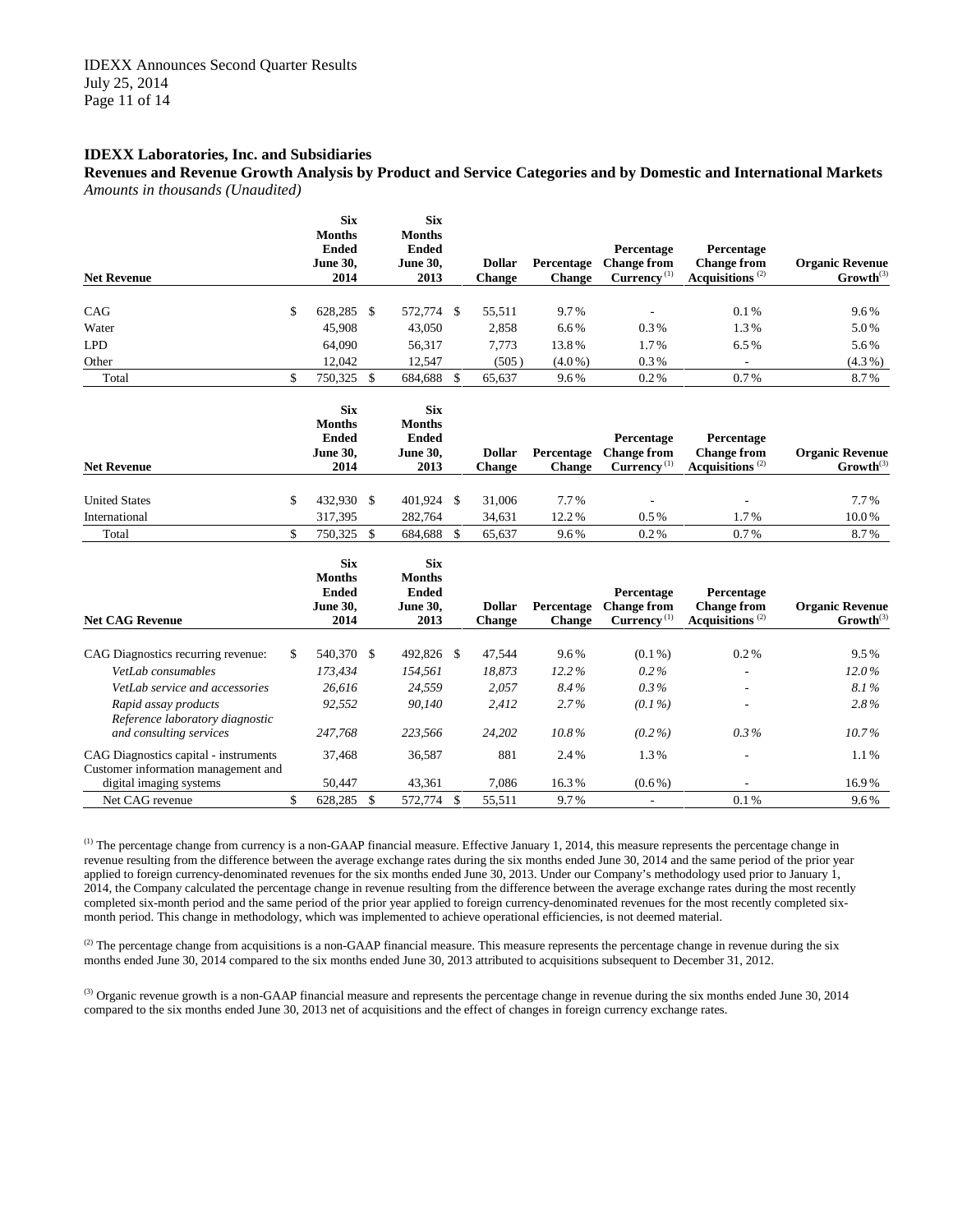**Consolidated Balance Sheet** *Amounts in thousands (Unaudited)*

|                                         |                                            | <b>June 30,</b><br>2014 | December 31,<br>2013 |
|-----------------------------------------|--------------------------------------------|-------------------------|----------------------|
| Assets:                                 | <b>Current Assets:</b>                     |                         |                      |
|                                         | Cash and cash equivalents                  | \$<br>305,048           | 279,058<br>\$        |
|                                         | Accounts receivable, net                   | 168,641                 | 158,038              |
|                                         | <b>Inventories</b>                         | 145,400                 | 133,427              |
|                                         | Other current assets                       | 82.618                  | 82,183               |
|                                         | <b>Total current assets</b>                | 701.707                 | 652,706              |
|                                         | Property and equipment, net                | 286,712                 | 281,214              |
|                                         | Other long-term assets, net                | 294,774                 | 296,596              |
|                                         | <b>Total assets</b>                        | \$<br>1,283,193         | \$1,230,516          |
| <b>Liabilities and</b><br>Stockholders' |                                            |                         |                      |
| <b>Equity:</b>                          | <b>Current Liabilities:</b>                |                         |                      |
|                                         | Accounts payable                           | \$<br>41,425            | \$<br>29,941         |
|                                         | <b>Accrued liabilities</b>                 | 147,245                 | 148,919              |
|                                         | <b>Debt</b>                                | 384,000                 | 278,035              |
|                                         | Deferred revenue                           | 27,682                  | 21,458               |
|                                         | <b>Total current liabilities</b>           | 600,352                 | 478,353              |
|                                         | Long-term debt, net of current portion     | 150,000                 | 150,359              |
|                                         | Other long-term liabilities                | 79,911                  | 83,590               |
|                                         | <b>Total long-term liabilities</b>         | 229,911                 | 233,949              |
|                                         | Total stockholders' equity                 | 452,868                 | 518,186              |
|                                         | Noncontrolling interest                    | 62                      | 28                   |
|                                         | <b>Total equity</b>                        | 452,930                 | 518,214              |
|                                         | Total liabilities and stockholders' equity | \$<br>1,283,193         | \$<br>1,230,516      |
|                                         |                                            |                         |                      |

#### **IDEXX Laboratories, Inc. and Subsidiaries Selected Balance Sheet Information** *(Unaudited)*

|                      |                                       | <b>June 30,</b><br>2014 | March 31,<br>2014 | December 31.<br>2013 | September 30,<br>2013 | <b>June 30,</b><br>2013 |
|----------------------|---------------------------------------|-------------------------|-------------------|----------------------|-----------------------|-------------------------|
| <b>Selected</b>      |                                       |                         |                   |                      |                       |                         |
| <b>Balance Sheet</b> | Days sales outstanding <sup>(1)</sup> | 40.8                    | 42.8              | 39.9                 | 41.9                  | 41.2                    |
| <b>Information:</b>  | Inventory turns $(2)$                 | 1.8                     |                   | 0. ا                 |                       | 1.7                     |

 $<sup>(1)</sup>$  Days sales outstanding represents the average of the accounts receivable balances at the beginning and end of each quarter divided by revenue for that</sup> quarter, the result of which is then multiplied by 91.25 days.

<sup>(2)</sup> Inventory turns represent inventory-related cost of product sales for the twelve months preceding each quarter-end divided by the inventory balance at the end of the quarter.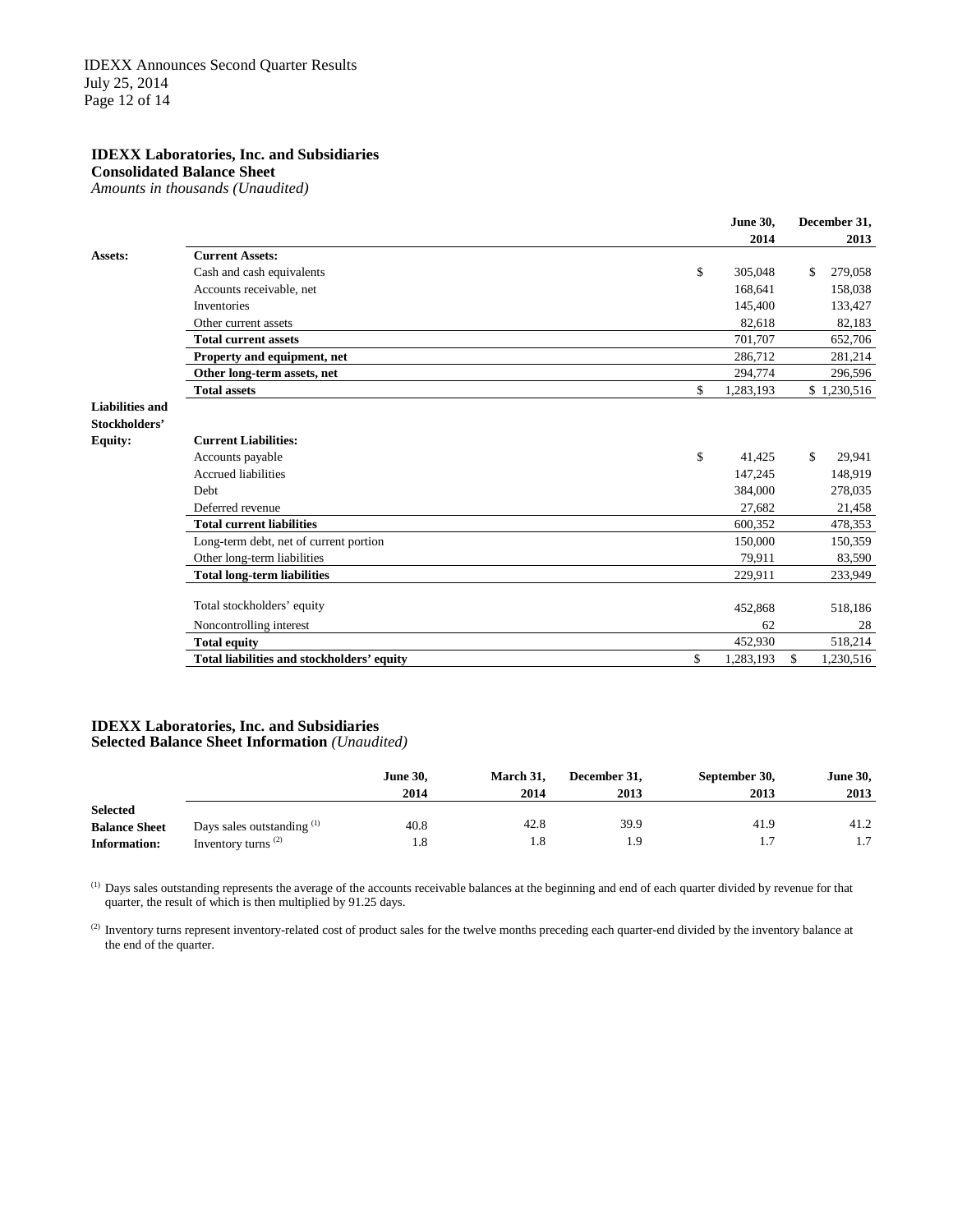**Consolidated Statement of Cash Flows** 

*Amounts in thousands (Unaudited)*

|                   |                                                                               | <b>Six Months Ended</b> |                 |    |                 |
|-------------------|-------------------------------------------------------------------------------|-------------------------|-----------------|----|-----------------|
|                   |                                                                               |                         | <b>June 30,</b> |    | <b>June 30,</b> |
|                   |                                                                               |                         | 2014            |    | 2013            |
| <b>Operating:</b> | <b>Cash Flows from Operating Activities:</b>                                  |                         |                 |    |                 |
|                   | Net income                                                                    | \$                      | 103,837         | \$ | 98,865          |
|                   | Non-cash charges                                                              |                         | 32,582          |    | 35,149          |
|                   | Changes in assets and liabilities                                             |                         | (13, 179)       |    | (25,700)        |
|                   | Tax benefit from share-based compensation arrangements                        |                         | (7,960)         |    | (5,830)         |
|                   | Net cash provided by operating activities                                     |                         | 115,280         | \$ | 102,484         |
| <b>Investing:</b> | <b>Cash Flows from Investing Activities:</b>                                  |                         |                 |    |                 |
|                   | Purchases of property and equipment                                           |                         | (25, 410)       |    | (46, 181)       |
|                   | Proceeds from disposition of pharmaceutical product lines                     |                         |                 |    | 3,500           |
|                   | Acquisition of intangible assets                                              |                         | (175)           |    | (659)           |
|                   | Proceeds from sale of equity investment                                       |                         | 5,400           |    |                 |
|                   | Acquisition of a business, net of cash acquired                               |                         | (1.161)         |    |                 |
|                   | Net cash used by investing activities                                         |                         | (21, 346)       |    | (43,340)        |
| <b>Financing:</b> | <b>Cash Flows from Financing Activities:</b>                                  |                         |                 |    |                 |
|                   | Borrowings on revolving credit facilities, net                                |                         | 107,000         |    | 155,500         |
|                   | Payment of notes payable                                                      |                         | (1,394)         |    | (480)           |
|                   | Repurchases of common stock                                                   |                         | (196, 626)      |    | (206, 335)      |
|                   | Debt issue costs                                                              |                         | (1, 156)        |    |                 |
|                   | Proceeds from the exercise of stock options and employee stock purchase plans |                         | 14,707          |    | 16,420          |
|                   | Tax benefit from share-based compensation arrangements                        |                         | 7.960           |    | 5,830           |
|                   | Net cash used by financing activities                                         |                         | (69, 509)       |    | (29,065)        |
|                   | Net effect of changes in exchange rates on cash                               |                         | 1,565           |    | (3,052)         |
|                   | Net increase in cash and cash equivalents                                     |                         | 25,990          |    | 27,027          |
|                   | Cash and cash equivalents, beginning of period                                |                         | 279,058         |    | 223,986         |
|                   | Cash and cash equivalents, end of period                                      | \$                      | 305,048         | \$ | 251,013         |
|                   |                                                                               |                         |                 |    |                 |

## **IDEXX Laboratories, Inc. and Subsidiaries**

**Free Cash Flow**(**1)**

*Amounts in thousands (Unaudited)*

|                  |                                                                                              | <b>Six Months Ended</b> |                 |
|------------------|----------------------------------------------------------------------------------------------|-------------------------|-----------------|
|                  |                                                                                              | <b>June 30,</b>         | <b>June 30,</b> |
|                  |                                                                                              | 2014                    | 2013            |
| <b>Free Cash</b> |                                                                                              |                         |                 |
| <b>Flow:</b>     | Net cash provided by operating activities                                                    | 115.280                 | 102,484         |
|                  | Financing cash flows attributable to tax benefits from share-based compensation arrangements | 7.960                   | 5,830           |
|                  | Purchases of property and equipment                                                          | (25, 410)               | (46, 181)       |
|                  | Free cash flow                                                                               | 97,830                  | 62,133          |

**(1)** Free cash flow is a non-GAAP financial measure and is calculated from cash generated from operations, excluding tax benefits attributable to share-based compensation arrangements, reduced by the Company's investments in fixed assets. Management believes free cash flow is a useful measure because it indicates the cash the operations of the business are generating after appropriate reinvestment for recurring investments in fixed assets that are required to operate the business. Management also believes this is a common financial measure useful to further evaluate the results of operations.